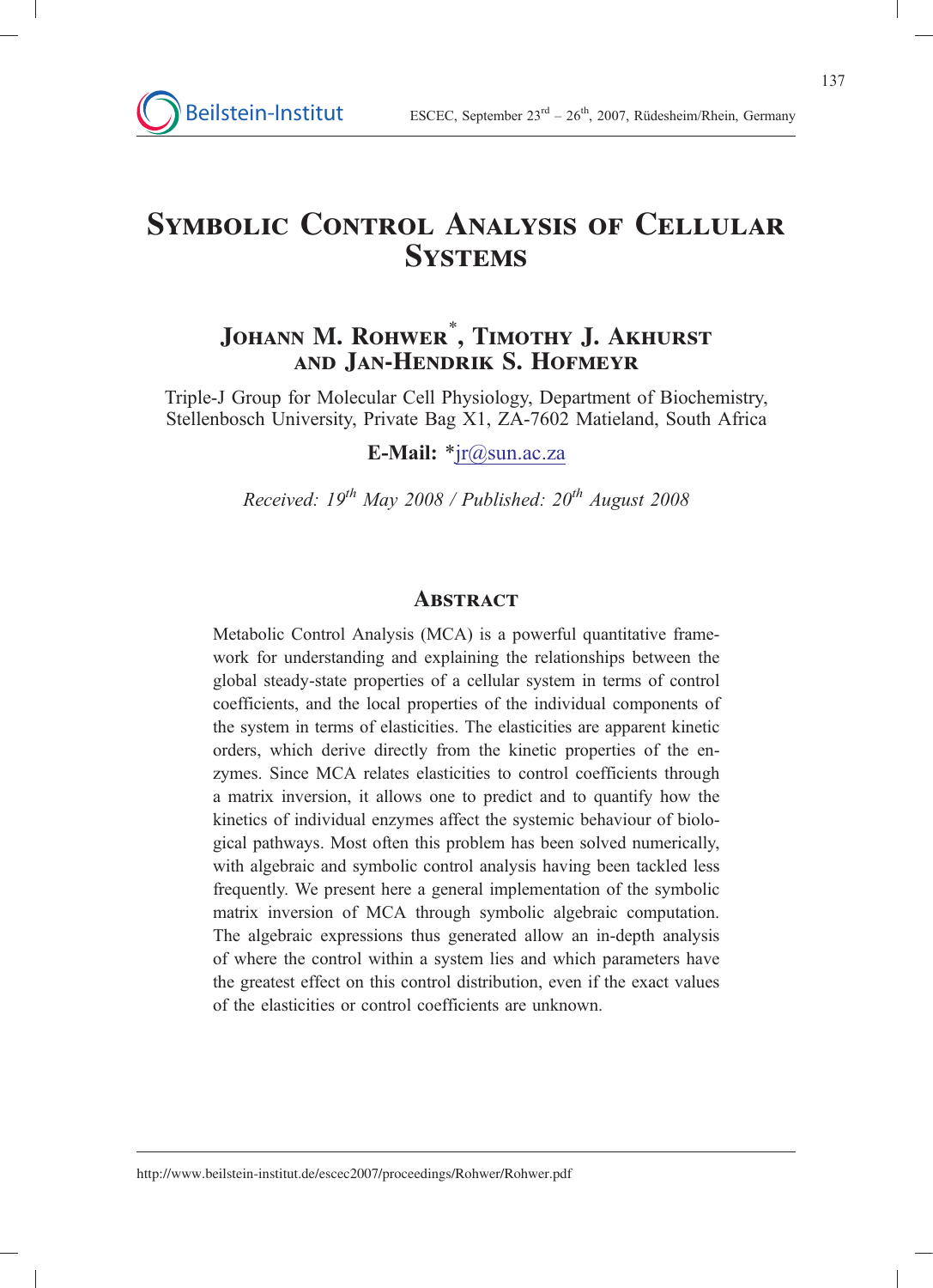### **INTRODUCTION**

Metabolic Control Analysis (MCA; see [1, 2]) is a powerful quantitative framework for analysing and quantifying the control and regulation of cellular pathways. It was developed independently by Kacser and Burns [3] and Heinrich and Rapoport [4] in the early 1970 s. One of the fundamentals of MCA is that it quantifies the steady-state behaviour of a system in terms of global properties (termed control coefficients) and local properties (termed elasticities). Mathematically, a control coefficient is defined as:

$$
C_{\nu_i}^{\mathcal{Y}} = \frac{\nu_i}{\mathcal{Y}} \cdot \left(\frac{\partial \mathcal{Y}}{\partial \mathcal{V}_i}\right)_{ss} = \left(\frac{\partial \mathcal{Y}}{\partial \mathcal{V}_i/\mathcal{V}_i}\right)_{ss} = \left(\frac{\partial \ln \mathcal{Y}}{\partial \ln \mathcal{V}_i}\right)_{ss}
$$
(1)

where y is any steady-state variable of the system (e.g. flux or species concentration) and  $v_i$ is the local rate of step  $i$ . The control coefficient thus quantifies how sensitive the variable  $y$ is to changes in local rate  $v_i$ . The subscript ss indicates that the entire system relaxes to a new steady state after the perturbation in  $v_i$ ; hence, control coefficients are systemic properties.

An elasticity on the other hand, quantifies the effect of any molecular species or parameter that directly affects a unit step on the local rate through this step in isolation:

$$
\varepsilon_{sj}^{\nu_i} = \frac{s_j}{\nu_i} \cdot \left(\frac{\partial \nu_i}{\partial s_j}\right)_{s_k, s_l, \dots} = \left(\frac{\partial \nu_i / \nu_i}{\partial s_j / s_j}\right)_{s_k, s_l, \dots} = \left(\frac{\partial \ln \nu_i}{\partial \ln s_j}\right)_{s_k, s_l, \dots}
$$
(2)

where  $v_i$  is the local rate of unit step i in the system and  $s_i$  the concentration of any molecular species (substrate, product or effector) or parameter (e.g.  $K<sub>m</sub>$ ) that affects the step directly. The subscript  $s_k, s_k, \ldots$  indicates that the concentrations of all other substrates, products and effectors are kept constant at their prevailing values while  $s_i$  is varied. Elasticities are apparent kinetic orders, which derive directly from the kinetics of the enzymes; their properties are local to the particular step and do not depend on the rest of the system.

A particular strength of MCA lies in the fact that it relates control coefficients to elasticities through a number of summation and connectivity relationships  $[3 - 5]$ , thus enabling one to calculate systemic behaviour and control from the local properties of each of the components of the reaction network. These relationships have been combined into a variety of matrix equations (e.g.  $[6-8]$ ), of which a particularly elegant form is that of Hofmeyr and Cornish-Bowden [9]:

$$
C^{\mathbf{i}} \times E = I \qquad \Rightarrow \qquad C^{\mathbf{i}} = E^{-1} \tag{3}
$$

where  $\mathbf{C}^i = [\mathbf{C}^{J_i} \quad \mathbf{C}^{s_i}]^T$  is a matrix of independent flux- and concentration-control coefficients, and  $\mathbf{E} = [\mathcal{K} - \varepsilon \mathcal{L}]$  is a matrix of all structural and local properties of the system.  $\mathcal{K}$  is the scaled kernel matrix relating dependent fluxes to independent fluxes,  $\varepsilon_s$  is a matrix of elasticities, and  $\angle$  is the scaled link matrix relating the time-derivatives of the dependent species to the independent species – for further details, the reader is referred to [9, 10].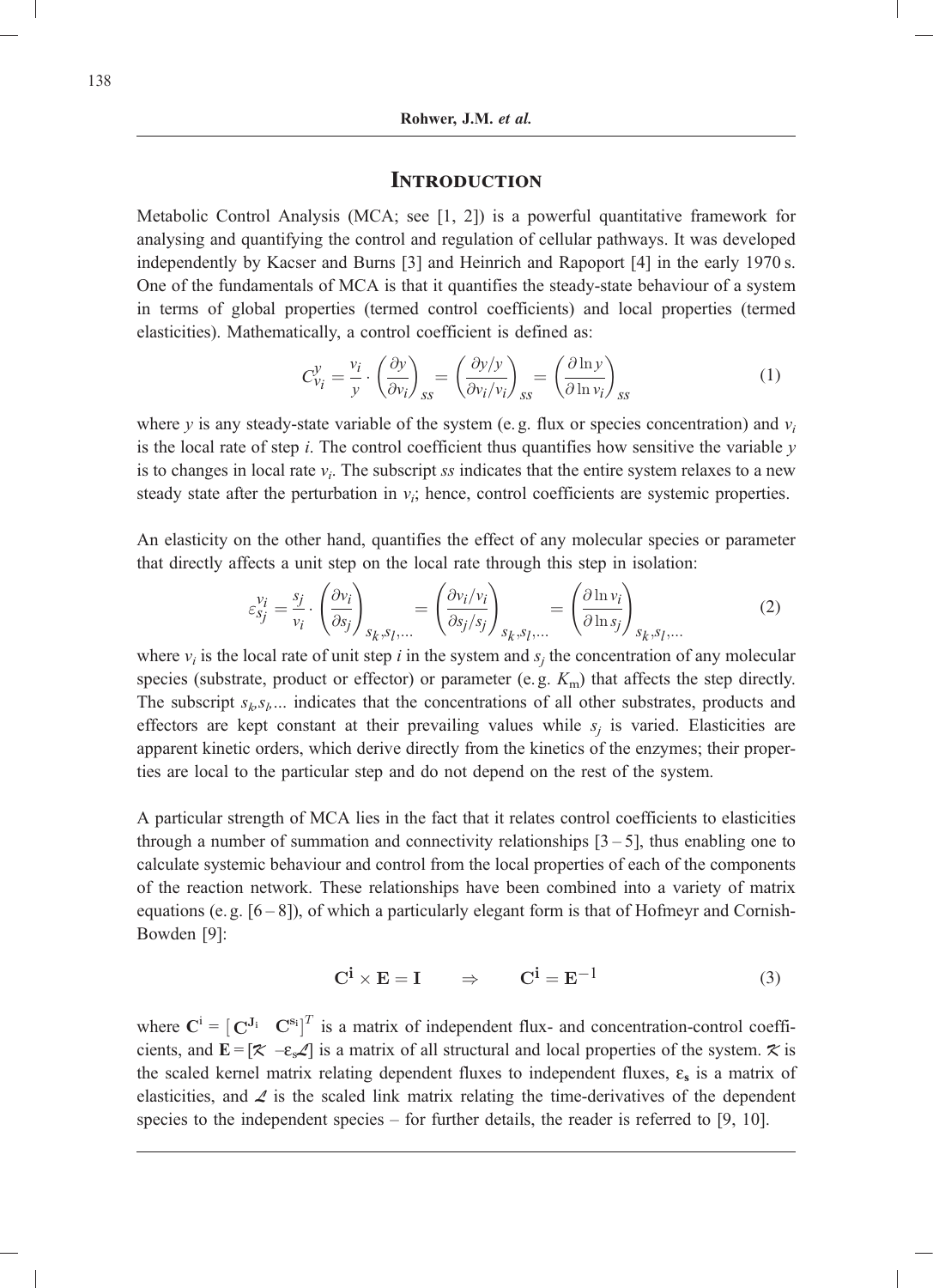From Equation (3) it follows that the control coefficients can be calculated by inversion of the local matrix E. Computational methods have traditionally focused on the numerical solution of this matrix inversion of MCA. A great number of simulation packages exist for computational systems biology (see http://sbml.org/), many of which can also do numerical MCA. Algebraically and symbolically, the problem has been tackled less frequently; the notable examples include control-pattern analysis [11] and the MetaCon program [12]. In both cases the aim was to derive algebraic relations between the control and elasticity coefficients. As it is often experimentally difficult to determine all parameter values for large models, it would be useful to develop a general approach for identifying key system parameters without knowing their actual values.

In this paper we present SymCA, a general implementation through symbolic algebraic computation of the matrix inversion of MCA (Equation (3)). The symbolic algebra manipulations are performed with Maxima, a powerful open-source algebra software. We have developed a Python interface to Maxima to access its symbolic capabilities from within PySCeS [13], the computational systems biology software developed in our group. This enabled the successful implementation of the  $C^i = E^{-1}$  inverse problem for systems of any size and complexity. As will be shown below, the algebraic expressions generated, which are factorized for easier interpretation, allow an in-depth analysis of where the control within a system lies. The rest of the paper is organized as follows: first, the design of the SymCA software is described, then its application is illustrated with two examples, and finally, the results are discussed in a broader context.

# The SymCA Software

Maxima (http://maxima.sourceforge.net/) is an open-source symbolic algebra software licenced under the GNU GPL. It runs on multiple operating systems and is capable of performing symbolic calculus, linear algebra, matrix manipulations and simplifications, factorization, etc. Maxima is a descendant of Macsyma, the famous algebra software developed at the MIT in the 1960 s. The program is implemented in common Lisp. Because of its open-source licence and multi-platform capabilities, we chose Maxima to integrate symbolic control analysis capabilities into PySCeS.

SymCA (Symbolic Control Analysis) refers to the combination of Python with PySCeS and Maxima. The code is released under an open-source licence together with the PySCeS project at http://pysces.sourceforge.net/. The operation of the software is summarized in Fig. 1.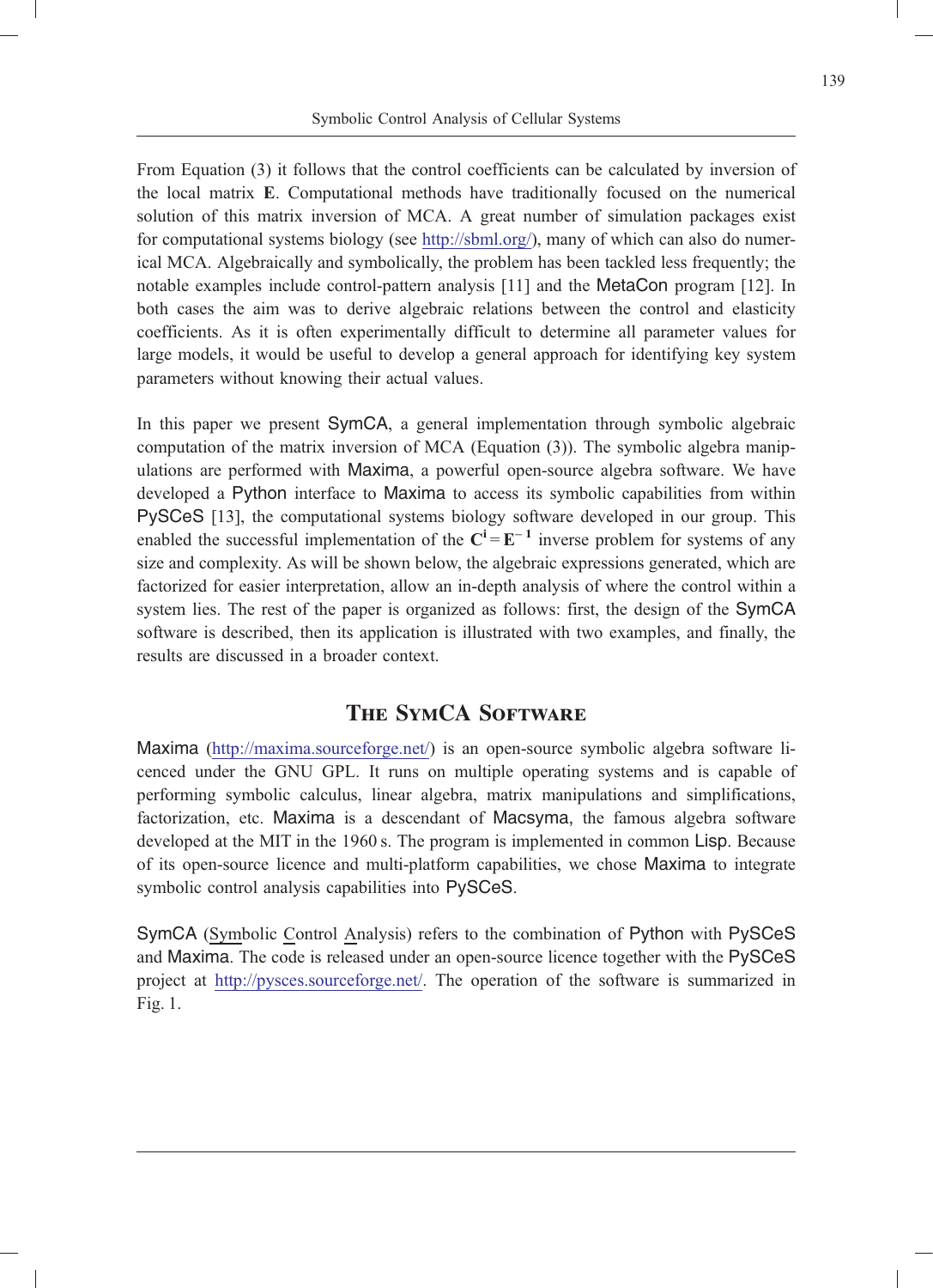

Figure 1. Operation of the SymCA software.

The symbolic algebra capabilities of Maxima are accessed through a Python interface, which we have developed using the subprocess module. The analysis is started by loading a model into PySCeS and performing a structural (stoichiometric) analysis. This extracts and processes the structural data and generates the  $\mathcal{R}$ ,  $\varepsilon_s$  and  $\mathcal{L}$  matrices, from which the E matrix (Equation (3)) is assembled. SymCA subsequently translates these data into equivalent *symbolic* data by substituting text strings for the elasticity and species names into the matrix entries. The symbolic E matrix is then passed to Maxima using our newly developed interface, where it is symbolically inverted and the results passed back to Python. In the final step, SymCA extracts, processes and simplifies the symbolic control coefficient expressions, which can then be output in various formats. The whole process, including the details of this simplification, are illustrated with an example (see SymCA by Example below).

### Additional features

The SymCA software has a number of additional features built in for error checking and user convenience:

- The control coefficient expressions can be output in  $L^{A}T_{E}X$  [14] format for easy typesetting and incorporation into documents. The text format for loading the expressions into Maxima is also saved.
- The expressions are automatically *checked for correctness* by substituting the numerical values of the elasticities from the PySCeS model, calculating the control coefficient values, and comparing these to the control coefficients calculated numerically directly by PySCeS.
- . SymCA allows numerical substitution (e. g. 0 or 1) of selected elasticity values to generate a simplified control coefficient expression subject to certain assumptions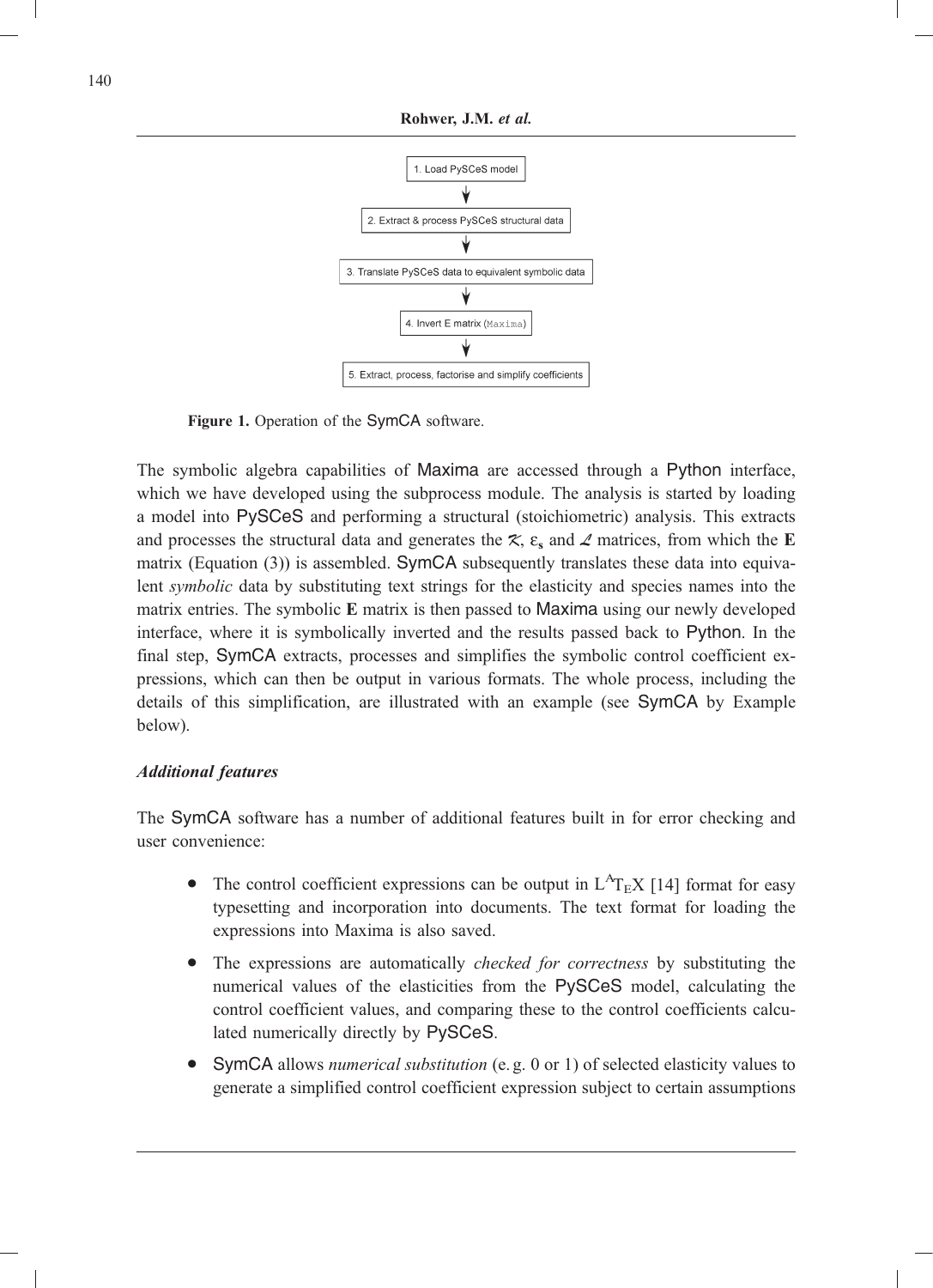about the model, such as a particular reaction being saturated with substrate (i. e. following zero-order kinetics) or operating in the first-order range.

. Expressions for parameter-response coefficients can be calculated from the partitioned response property [3]:  $C_p^y = e_p^{v_i} \times C_{v_i}^y$ , where p is an external parameter acting on step  $i$ . In fact, this merely involves multiplying the control coefficient expression by the parameter elasticity of step  $i$  towards  $p$ .

# SymCA by Example

The operation of the SymCA software will be illustrated with two examples: first, a small ''core'' model, which has been designed to emphasize the salient features, and next, a more realistic model of fermentation pathways in Lactococcus lactis.

#### Simple metabolic pathway



Figure 2. A simple metabolic pathway with a branch-point and a moiety-conserved cycle [10].

Figure 2 shows a scheme of a "minimal" system containing an example of the most important structural features observed in metabolic pathways, i. e. a branch-point and a moiety-conserved cycle. This example has been treated in detail to explain the matrix method of MCA [10] and will also be used here to demonstrate the workings of the SymCA software.

For the system in Fig. 2, Equation (3) reads:

$$
\begin{bmatrix} C_3^{J_3} & C_4^{J_3} & C_1^{J_3} & C_2^{J_3} \\ C_3^{J_4} & C_4^{J_4} & C_1^{J_4} & C_2^{J_4} \\ C_3^{s_1} & C_4^{s_1} & C_1^{s_1} & C_2^{s_1} \\ C_3^{s_2} & C_4^{s_2} & C_1^{s_2} & C_2^{s_2} \end{bmatrix} = \begin{bmatrix} 1 & 0 & -\varepsilon_{s_1}^{v_3} & 0 \\ 0 & 1 & -\varepsilon_{s_1}^{v_4} & 0 \\ \frac{J_3}{J_1} & \frac{J_4}{J_1} & -\varepsilon_{s_1}^{v_1} & (\varepsilon_{s_3}^{v_1} \frac{s_2}{s_3} - \varepsilon_{s_2}^{v_1}) \\ \frac{J_3}{J_2} & \frac{J_4}{J_2} & 0 & (\varepsilon_{s_3}^{v_2} \frac{s_2}{s_3} - \varepsilon_{s_2}^{v_2}) \end{bmatrix}^{-1}
$$
(4)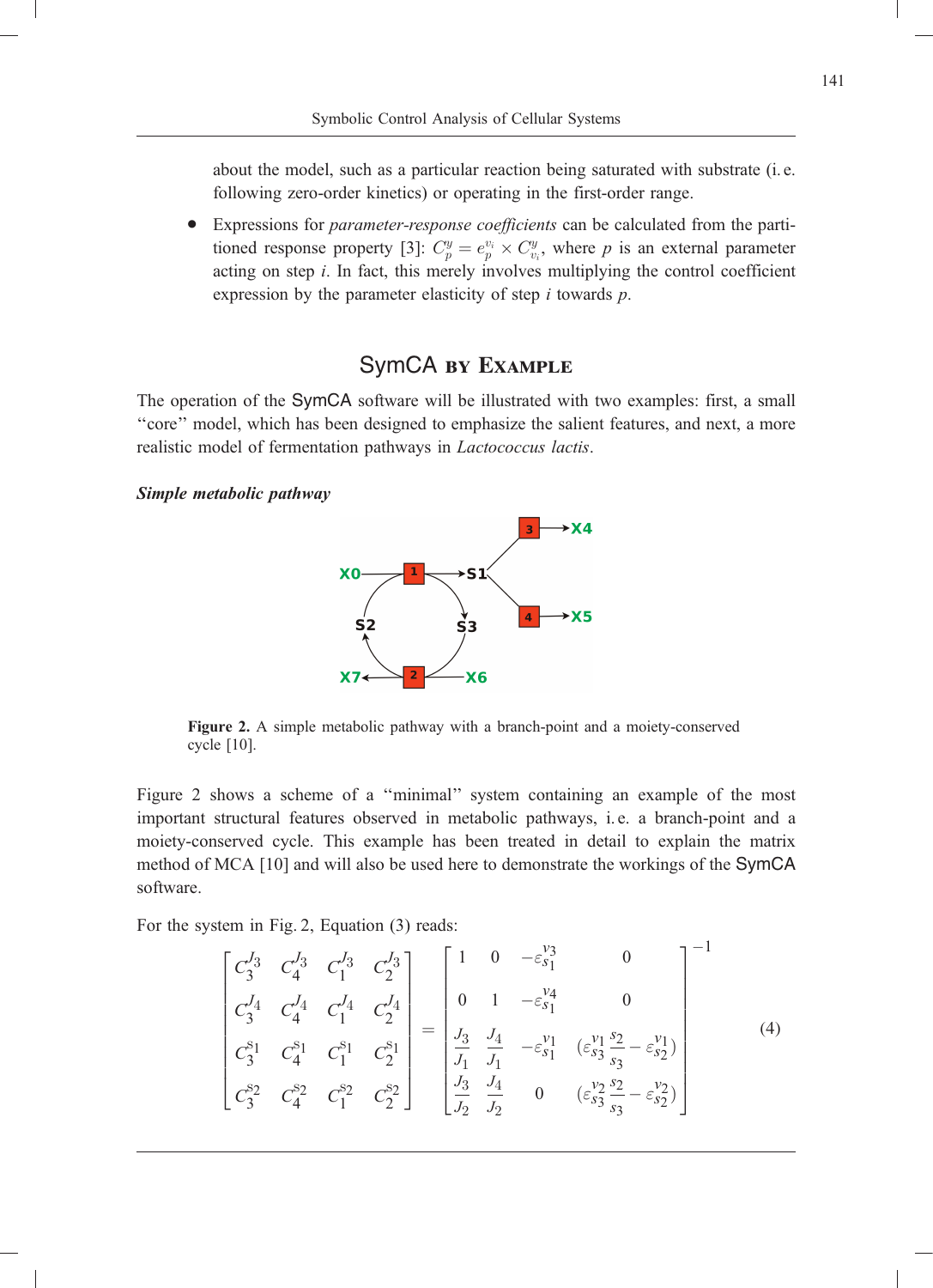For Equation (4) to be computed by SymCA, the K and L matrices (which are provided by PySCeS from the stoichiometric analysis) first have to be scaled to  $\mathcal X$  and  $\mathcal Z$  as described in [10]. Subsequently, the matrix product  $-\varepsilon \mathcal{L}$  is computed. Before proceeding with the symbolic matrix inversion, dependent fluxes are expressed in terms of independent ones according to  $J = KJ_i$ , which for the system in Fig. 2 reads:

$$
\begin{bmatrix} J_3 \\ J_4 \\ J_1 \\ J_2 \end{bmatrix} = \begin{bmatrix} 1 & 0 \\ 0 & 1 \\ 1 & 1 \\ 1 & 1 \end{bmatrix} \begin{bmatrix} J_3 \\ J_4 \end{bmatrix}
$$
 (5)

Equation (5) shows that  $J_1$  and  $J_2$  are both equivalent to  $J_3 + J_4$ ; thus, in the RHS of Equation (4)  $J_2$  is replaced with  $J_1$ . The symbolic matrix **E** is then passed to Maxima for inversion. The determinant of E (also computed by Maxima) gives the common denominator of all the control coefficient expressions. For the example model in Fig. 2, this reads:

$$
\sum = \frac{J_4 \varepsilon_{s1}^4 \varepsilon_{s2}^2}{s_3} - \frac{J_4 \varepsilon_{s1}^4 \varepsilon_{s2}^2}{s_2} - \frac{J_4 \varepsilon_{s1}^4 \varepsilon_{s3}^1}{s_3} + \frac{J_4 \varepsilon_{s1}^4 \varepsilon_{s2}^1}{s_2} + \frac{J_3 \varepsilon_{s1}^3 \varepsilon_{s3}^2}{s_3} - \frac{J_3 \varepsilon_{s1}^3 \varepsilon_{s2}^2}{s_2} - \frac{J_3 \varepsilon_{s1}^3 \varepsilon_{s3}^1}{s_3} + \frac{J_3 \varepsilon_{s1}^3 \varepsilon_{s2}^1}{s_2} - \frac{J_1 \varepsilon_{s1}^1 \varepsilon_{s3}^2}{s_3} + \frac{J_1 \varepsilon_{s1}^1 \varepsilon_{s2}^2}{s_2}
$$
\n(6)

To obtain the individual control coefficient expressions, the denominator (Equation (6)) is first factored out of the symbolic inverse of E. Next, the expressions are rearranged and simplified so that:

- . elasticity terms are only multiplied by fluxes (i. e. not divided), and
- . elasticities towards species in conserved moieties are always divided by the concentration of that same species.

As an example, we show the expressions thus generated for the control coefficients on flux  $J_3$ :

$$
C_1^{J_3} = \left(\frac{J_1 \varepsilon_{s1}^3 \varepsilon_{s3}^2}{s_3} - \frac{J_1 \varepsilon_{s1}^3 \varepsilon_{s2}^2}{s_2}\right) / \sum\tag{7}
$$

$$
C_2^{J_3} = \left(\frac{J_1 \varepsilon_{s1}^3 \varepsilon_{s2}^1}{s_2} - \frac{J_1 \varepsilon_{s1}^3 \varepsilon_{s3}^1}{s_3}\right) / \sum
$$
 (8)

$$
C_3^{J_3} = \left( \frac{J_4 \varepsilon_{s1}^4 \varepsilon_{s3}^2}{s_3} - \frac{J_4 \varepsilon_{s1}^4 \varepsilon_{s2}^2}{s_2} - \frac{J_4 \varepsilon_{s1}^4 \varepsilon_{s3}^1}{s_3} + \frac{J_4 \varepsilon_{s1}^4 \varepsilon_{s2}^1}{s_2} - \frac{J_1 \varepsilon_{s1}^1 \varepsilon_{s3}^2}{s_3} + \frac{J_1 \varepsilon_{s1}^1 \varepsilon_{s2}^2}{s_2} \right) / \sum \tag{9}
$$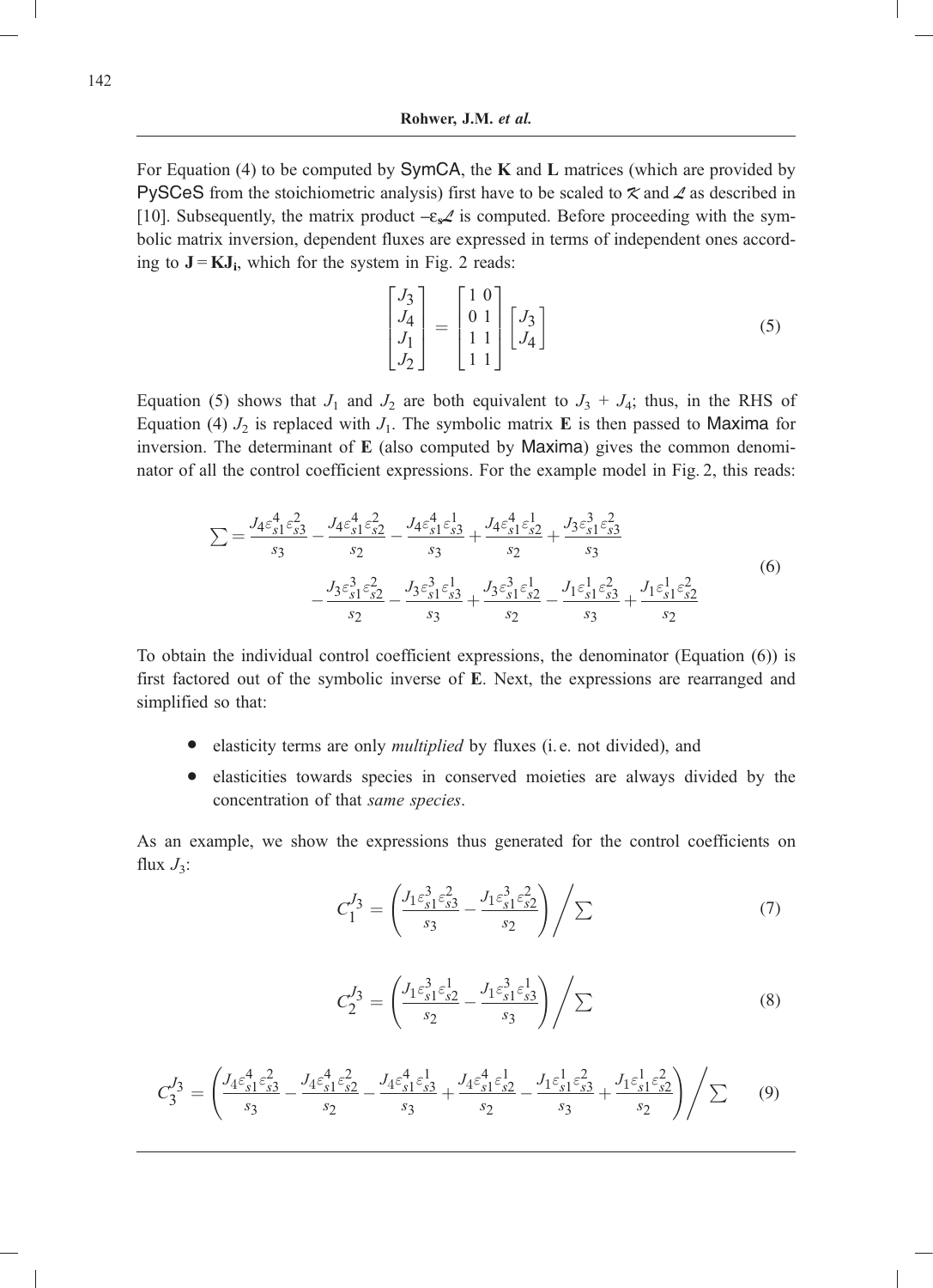$$
C_4^{J_3} = \left( -\frac{J_4 \varepsilon_{s1}^3 \varepsilon_{s3}^2}{s_3} + \frac{J_4 \varepsilon_{s1}^3 \varepsilon_{s2}^2}{s_2} + \frac{J_4 \varepsilon_{s1}^3 \varepsilon_{s3}^1}{s_3} - \frac{J_4 \varepsilon_{s1}^3 \varepsilon_{s2}^1}{s_2} \right) / \sum \tag{10}
$$

with  $\Sigma$  as in Equation (6). The automatic rearrangement and factorization of the terms has the consequence that the generated control coefficient expressions such as in Equations  $(7)$  – (10) always end up in a standard format that is easily interpretable: every term is a control pattern [11], which can be visualized as a ''chain of local effects'' through the pathway.

#### Fermentation pathways in Lactococcus lactis

To illustrate the application of SymCA with a more realistic model, we have analysed the fermentation pathways of Lactococcus lactis. The pathway shown in Fig. 3 is a simplified version of the model reported by Hoefnagel et al. [15] with the branch to acetolactate omitted.



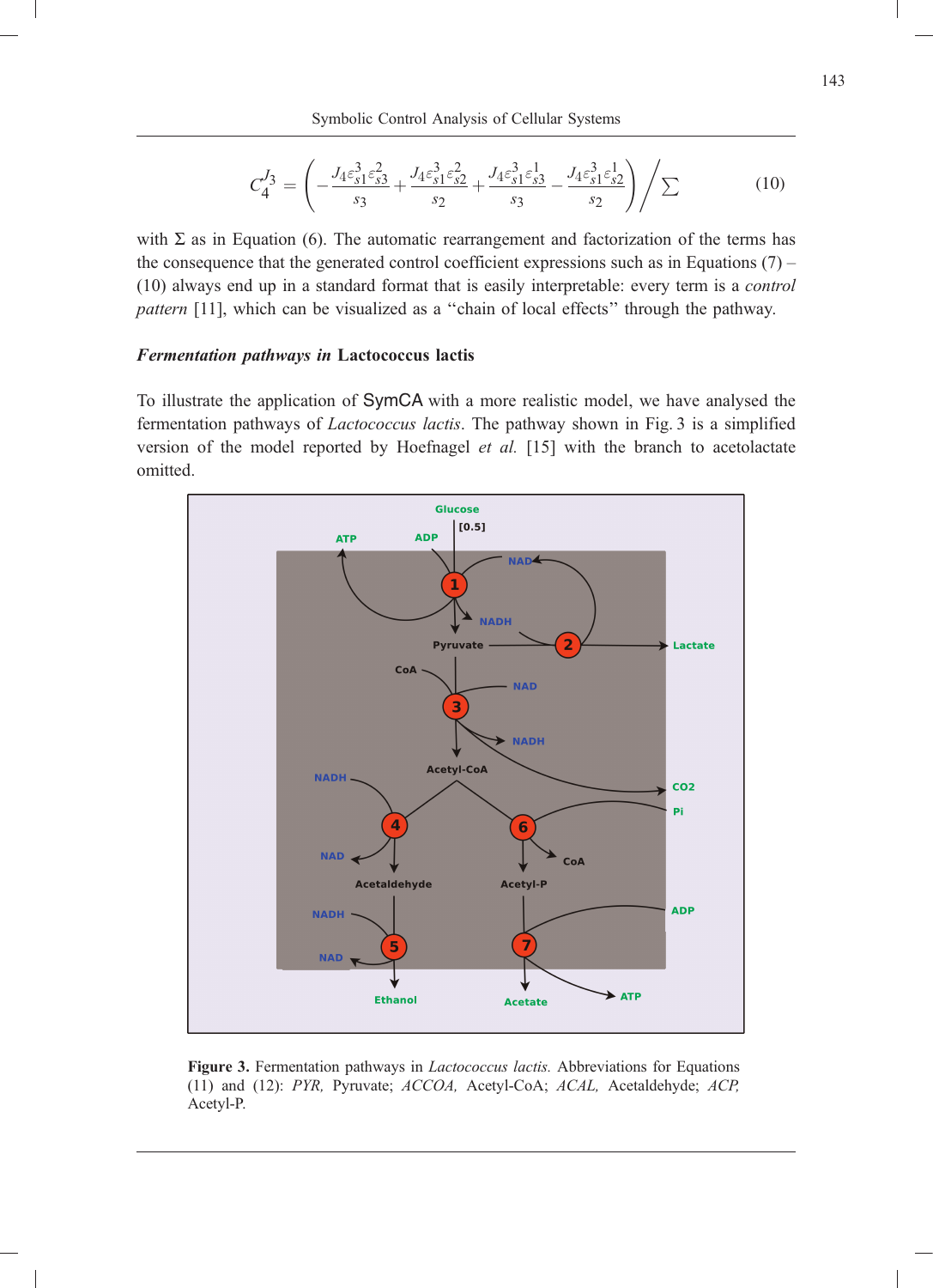When processing this model with SymCA, the following expression for  $C_1^{J_2}$  is generated, which we show by way of example:

$$
C_{1}^{I_2} = \left(-\frac{J_1 J_5 J_6 \varepsilon_{ACAL}^2 \varepsilon_{ACP}^2 \varepsilon_{COA}^6 \varepsilon_{MDH}^5 \varepsilon_{PYR}^2}{COA NADH} + \frac{J_1 J_5 J_6 \varepsilon_{ACAL}^5 \varepsilon_{ACP}^2 \varepsilon_{COA}^6 \varepsilon_{MDH}^2 \varepsilon_{PYR}^2}{COA NADH} + \frac{J_1 J_5 J_6 \varepsilon_{ACAL}^5 \varepsilon_{ACAL}^7 \varepsilon_{CDA}^7 \varepsilon_{MDH}^2 \varepsilon_{PYR}^3}{COA NADH} - \frac{J_1 J_5 J_6 \varepsilon_{ACAL}^5 \varepsilon_{ACAL}^7 \varepsilon_{CDA}^7 \varepsilon_{MDH}^2 \varepsilon_{PYR}^2}{COA NADH} - \frac{J_1 J_3 J_6 \varepsilon_{ACAL}^4 \varepsilon_{ACP}^5 \varepsilon_{COA}^6 \varepsilon_{MDH}^3 \varepsilon_{PYR}^2}{COA NADH} - \frac{J_1 J_3 J_6 \varepsilon_{ACAL}^4 \varepsilon_{ACP}^6 \varepsilon_{COA}^6 \varepsilon_{MDH}^3 \varepsilon_{PYR}^2}{COA NADH} + \frac{J_1 J_5 J_6 \varepsilon_{ACAL}^4 \varepsilon_{ACCOA}^6 \varepsilon_{CDA}^7 \varepsilon_{MDH}^2 \varepsilon_{PYR}^2}{ACCOA NADH} + \dots
$$
\n
$$
+ \frac{J_1 J_3 J_6 \varepsilon_{ACAL}^4 \varepsilon_{ACCOA}^6 \varepsilon_{ACP}^2 \varepsilon_{MDF}^2 \varepsilon_{PYR}^3}{ACCOA NAD} + \dots
$$
\n
$$
+ \frac{J_1 J_3 J_6 \varepsilon_{ACAL}^4 \varepsilon_{ACCOA}^6 \varepsilon_{ACP}^2 \varepsilon_{MDF}^2 \varepsilon_{PYR}^3}{ACCOA NAD} + \frac{J_1 J_3 J_6 \varepsilon_{ACAL}^4 \varepsilon_{ACCOA}^6 \varepsilon_{ACP}^2 \varepsilon_{NAD}^2 \varepsilon_{PYR}^2}{ACCOA NAD} \right) / \sum
$$

with the denominator  $\Sigma$  given by:

$$
\sum = \frac{J_3 J_5 J_6 \epsilon_{ACAL}^4 \epsilon_{ACP}^2 \epsilon_{COA}^6 \epsilon_{ADHH}^5 \epsilon_{PRR}^3}{COA NADH} + \frac{J_2 J_5 J_6 \epsilon_{ACAL}^4 \epsilon_{ACP}^6 \epsilon_{COA}^6 \epsilon_{NADH}^2 \epsilon_{PRR}^2}{COA NADH} - \frac{J_1 J_5 J_6 \epsilon_{ACAL}^4 \epsilon_{ACP}^6 \epsilon_{COA}^6 \epsilon_{NADH}^4 \epsilon_{PRR}^3}{COA NADH} - \frac{J_2 J_5 J_6 \epsilon_{ACAL}^5 \epsilon_{ACAP}^6 \epsilon_{COA}^6 \epsilon_{NADH}^4 \epsilon_{PRR}^3}{COA NADH} - \frac{J_2 J_5 J_6 \epsilon_{ACAL}^5 \epsilon_{ACAP}^6 \epsilon_{COA}^6 \epsilon_{NADH}^4 \epsilon_{PRR}^3}{COA NADH} + \cdots + \frac{J_2 J_3 J_6 \epsilon_{ACAL}^6 \epsilon_{ACAP}^6 \epsilon_{NADH}^6 \epsilon_{PRR}^3}{COA NADH} + \cdots + \frac{J_2 J_3 J_6 \epsilon_{ACAL}^4 \epsilon_{ACCOA}^6 \epsilon_{NADH}^2 \epsilon_{PRR}^4}{ACCOA NAD} - \frac{J_2 J_3 J_6 \epsilon_{ACAL}^4 \epsilon_{ACCOA}^6 \epsilon_{NADR}^2 \epsilon_{PRR}^3}{ACCOA NAD} + \frac{J_1 J_3 J_6 \epsilon_{ACAL}^4 \epsilon_{ACCA}^6 \epsilon_{CCA}^7 \epsilon_{NAD}^2 \epsilon_{PRR}^3}{ACCOA NAD} - \frac{J_2 J_3 J_6 \epsilon_{ACAL}^4 \epsilon_{ACCOA}^6 \epsilon_{NADR}^2 \epsilon_{PRR}^3}{ACCOA NAD} + \frac{J_1 J_3 J_6 \epsilon_{ACAL}^4 \epsilon_{ACCA}^6 \epsilon_{CCA}^7 \epsilon_{NAD}^2 \epsilon_{PRR}^3}{ACCOA NAD} + \frac{J_2 J_3 J_6 \epsilon_{ACAL}^4 \epsilon_{ACCA}^6 \epsilon_{CCA}^7 \epsilon_{NAD}^2 \epsilon_{PRR}^3}{ACCOA NAD} + \frac{J_3 J_6 \epsilon_{ACAL}^4 \epsilon_{CACAA}^6 \epsilon_{CCA}^7 \epsilon_{NAD}^2 \epsilon_{PRR}^3
$$

(56 terms)

The above expression is rather unwieldy and contains a very large number of terms, which makes it difficult to interpret. However, three aspects are noteworthy:

- 1. The expression is mathematically correct, providing an analytical solution for the control coefficient in terms of elasticities.
- 2. The expression is arranged and factorized so that all terms are similar and conform to the *standard format* described above.
- 3. The expression can be simplified subject to certain assumptions about the pathway.

To illustrate the last point, assume, for example, that  $\varepsilon_{PYR}^1 = \varepsilon_{PYR}^2 = 0$  (i.e. that both reactions 1 and 2 are insensitive to changes in the pyruvate concentration). The expression for  $C_1^{J_2}$  then simplifies to (automatically calculated by SymCA):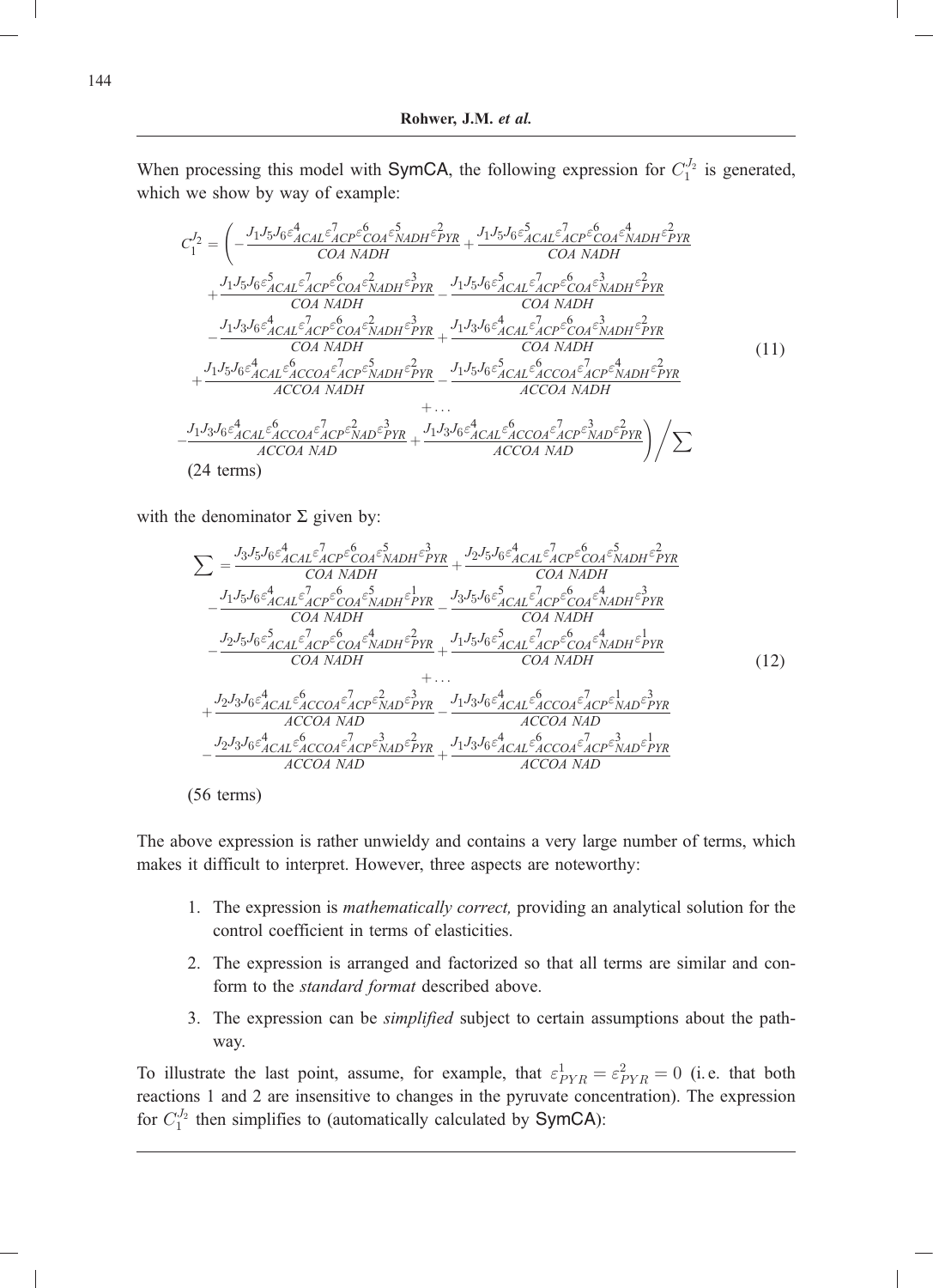$$
C_{1}^{J_{2}} = \frac{-J_{1}J_{5}\varepsilon_{ACAL}^{5}\varepsilon_{XAD}^{3} + J_{1}J_{3}\varepsilon_{ACAL}^{4}\varepsilon_{XAD}^{2} + J_{1}J_{5}\varepsilon_{ACAL}^{5}\varepsilon_{XADH}^{2} - J_{1}J_{3}\varepsilon_{ACAL}^{4}\varepsilon_{XADH}^{2}}{J_{3}J_{5}\varepsilon_{ACAL}^{4}\varepsilon_{NADH}^{5} - J_{3}J_{5}\varepsilon_{ACAL}^{5}\varepsilon_{NADH}^{2} - J_{2}J_{5}\varepsilon_{ACAL}^{5}\varepsilon_{XADH}^{2} + J_{1}J_{5}\varepsilon_{ACAL}^{5}\varepsilon_{NADH}^{1}
$$

$$
+J_{2}J_{3}\varepsilon_{ACAL}^{4}\varepsilon_{NADH}^{2} - J_{1}J_{3}\varepsilon_{ACAL}^{4}\varepsilon_{NADH}^{1} - J_{3}J_{5}\varepsilon_{ACAL}^{4}\varepsilon_{NAD}^{5} + J_{3}J_{5}\varepsilon_{ACAL}^{5}\varepsilon_{NAD}^{4}
$$
(13)
$$
+J_{2}J_{5}\varepsilon_{ACAL}^{5}\varepsilon_{NAD}^{2} - J_{1}J_{5}\varepsilon_{ACAL}^{5}\varepsilon_{NAD}^{1} - J_{2}J_{3}\varepsilon_{ACAL}^{4}\varepsilon_{NAD}^{2} + J_{1}J_{3}\varepsilon_{ACAL}^{4}\varepsilon_{NAD}^{1}
$$

The number of terms has been reduced from 24 to 4 in the numerator and from 56 to 12 in the denominator. Clearly, Equation (13) is of a more manageable size so that direct algebraic analysis and interpretation is possible.

### Discussion and Conclusion

The framework of MCA has been a driving force in dispelling the notion of the ''ratelimiting step'' in metabolic pathways, as was elegantly illustrated by the pioneering experimental work of Groen and co-workers [16] on the control of mitochondrial oxidative phosphorylation. However, MCA goes beyond the mere quantification of control coefficients – in our view, the real power of MCA lies in its relation of control coefficients to elasticities, thus allowing us to infer systemic properties from the characteristics of the isolated system components.

In this paper we have described SymCA, a software that implements the symbolic matrix inversion of MCA in a generalized way and generates analytical expressions for the control coefficients of a pathway in terms of the elasticities. This has a number of uses:

- . Computational analysis of biochemical pathways is becoming increasingly important in the burgeoning field of computational systems biology. An inspection of on-line model databases such as JWS Online ([17], http://jjj.biochem.sun.ac.za/) or BioModels ([18], http://www.ebi.ac.uk/biomodels) reveals that the number of available models grows monthly, but that they are also increasing in size and complexity. Here, MCA can become an increasingly important analysis tool by dissecting where the control in a pathway lies and identifying the factors that determine this control. For example, the expressions generated with SymCA can be used to identify key elasticities that are responsible for a particularly large (or small) value of a certain control coefficient. Furthermore, the analysis can easily be extended to parameter-response coefficients (see *Additional features* above), thus addressing the question of which parameters in a kinetic model have the largest effect on a particular observed behaviour, and how this effect is transmitted.
- Fermentation pathways in Lactococcus lactis (above), shows that the MCA expressions quickly become unwieldy once the model size grows beyond a few reactions. In such cases, assumptions can be introduced to simplify the expres-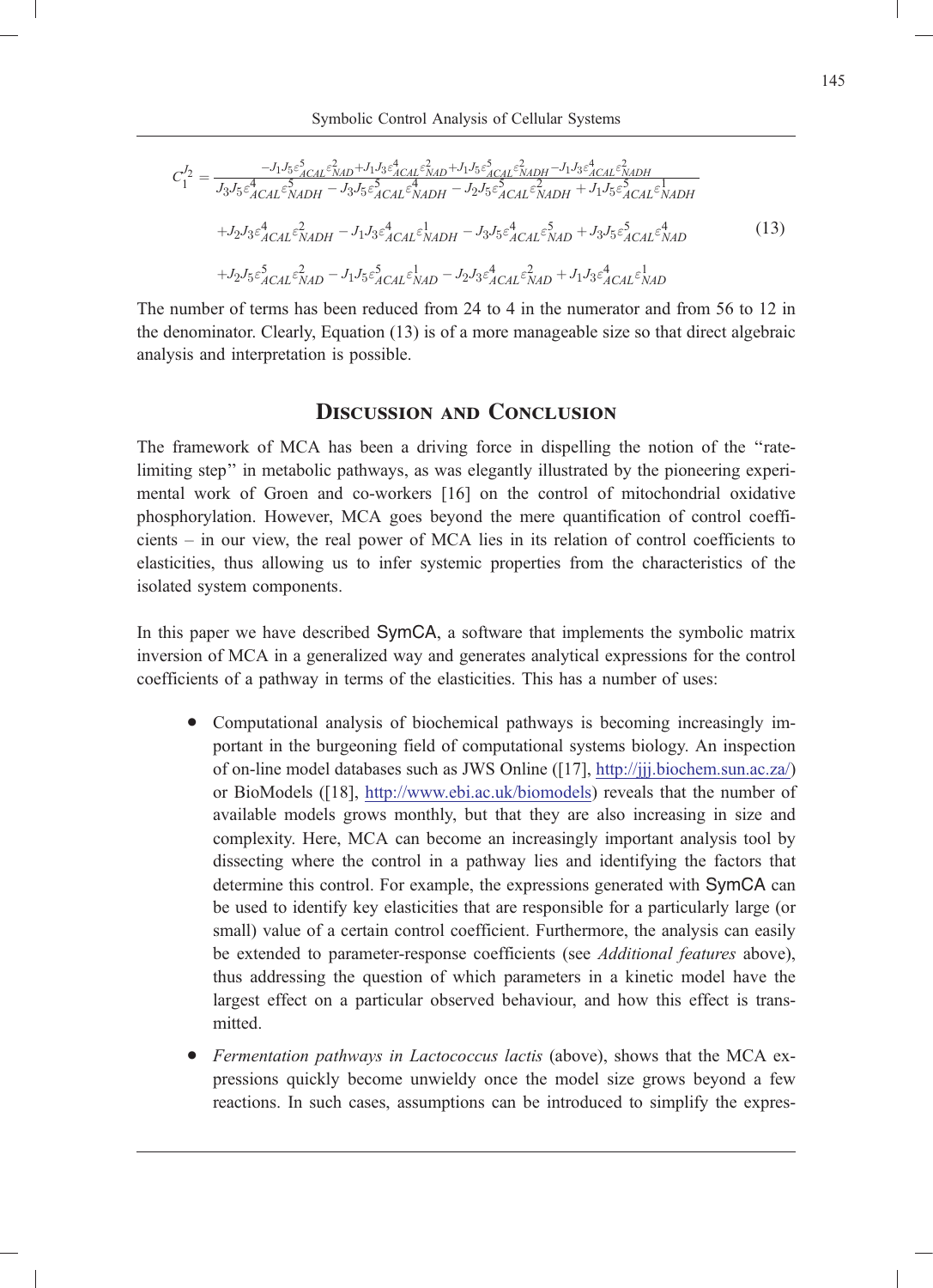sions, as illustrated above. Very often, it is known that a particular reaction is saturated with substrate or insensitive to product under cellular conditions (allowing the elasticity to be set to zero) or is operating in the first-order range because the substrate concentration is lower than the  $K<sub>m</sub>$  (allowing the elasticity to be set to one). Moreover, certain elasticities can be set numerically to vary within bounds to explore how the control distribution in the network would be affected.

- . The development of kinetic models is often hampered by the fact that not all of the kinetic parameters are known. The significance of symbolic MCA is that it is valid in general, and as such does not depend on the availability of particular parameter values. All that is required is the stoichiometry and mapping of the allosteric modifier interactions. Thus, general conclusions about the control structure of a pathway may be drawn even if not all the kinetic parameter details are known.
- . As was already pointed out by Hofmeyr almost 20 years ago [11], the individual terms of a control coefficient expression can be visualized on the network as a ''control pattern'' that describes a ''chain of local effects'' corresponding to a particular route of regulation. Symbolic control analysis can thus help identify such routes of regulation in a complex network and quantify their relative importance (e. g. comparing feedback inhibition along the main chain of a pathway vs. an allosteric feedback loop).

It should be mentioned that programmatic symbolic control analysis is not new. The problem has been tackled by Thomas and Fell with the MetaCon [12] computer program. However, their approach is not completely general in the sense that the analysis of branched pathways always requires the manual selection of a reference flux before the expressions can be generated and selection of different reference fluxes leads to different expressions, whereas the matrix method on which SymCA is based does not have this limitation. Moreover, the integration of SymCA data structures within PySCeS means that it is easy to substitute some or all of the elasticities with numerical values, allowing for further analysis, simplification or validation of the expressions.

In conclusion, as the field of computational systems biology grows it can be anticipated that the complexity of models will increase, approaching the level of complexity of the modelled systems themselves. Analysis tools will become ever more essential for making sense of huge amounts of model data. Symbolic control analysis is one such tool the SymCA software presented here facilitates and contributes to this analysis.

# **ACKNOWLEDGEMENTS**

This work was supported by the National Bioinformatics Network (South Africa).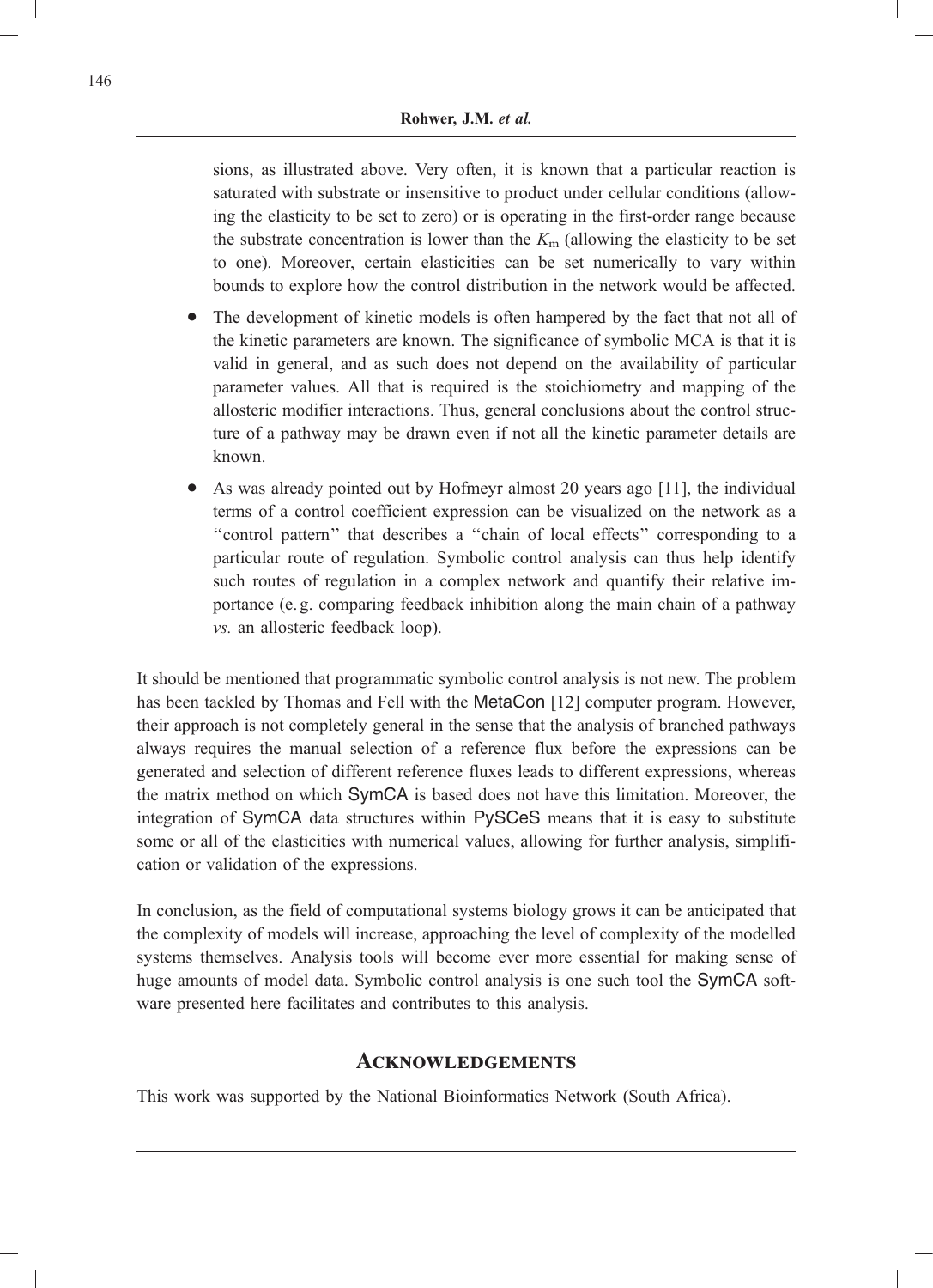### **REFERENCES**

- [1] Fell, D.A. Understanding the Control of Metabolism; Portland Press: London, 1996.
- [2] Heinrich, R., Schuster, S. The Regulation of Cellular Systems; Chapman & Hall, New York, 1996.
- [3] Kacser, H., Burns, J.A. (1973) The control of flux. Symp. Soc. Exp. Biol. 27:65 104.
- [4] Heinrich, R., Rapoport, T.A. (1974) A linear steady-state treatment of enzymatic chains. General properties, control and effector strength. Eur. J. Biochem. 42:89 – 95.
- [5] Westerhoff, H.V., Chen, Y.-D. (1984) How do enzyme activities control metabolite concentrations? An additional theorem in the theory of metabolic control. Eur. J. Biochem. 142:425 – 430.
- [6] Sauro, H.M., Small, J.R., Fell, D.A. (1987) Metabolic control and its analysis: extensions to the theory and matrix method. Eur. J. Biochem. 165:215 – 221.
- [7] Small, J.R., Fell, D.A. (1989) The matrix method of metabolic control analysis: Its validity for complex pathway structures. J. Theor. Biol.  $136:181 - 197$ .
- [8] Westerhoff, H.V., Hofmeyr, J.-H.S., Kholodenko, B.N. (1994) Getting to the inside of cells using metabolic control analysis. Biophys. Chem. 50:273 – 283.
- [9] Hofmeyr, J.-H.S., Cornish-Bowden, A. (1996) Co-response analysis: A new experimental strategy for metabolic control analysis. J. Theor. Biol. 182:371 – 380.
- [10] Hofmeyr, J.-H.S. Metabolic control analysis in a nutshell. In *Proceedings of the*  $2^{nd}$ International Conference on Systems Biology, 2001, (Yi, T.-M., Hucka, M., Morohashi, M. and Kitano, H., Eds) Omnipress, Madison, WI, 2001; pp. 291 – 300.
- [11] Hofmeyr, J.-H.S. (1989) Control-pattern analysis of metabolic pathways. Flux and concentration control in linear pathways. Eur. J. Biochem. 186:343 – 354.
- [12] Thomas, S., Fell, D.A. (1993) A computer program for the algebraic determination of control coefficients in metabolic control analysis. Biochem. J. 292:351 – 360.
- [13] Olivier, B.G., Rohwer, J.M., Hofmeyr, J.-H.S. (2005) Modelling cellular systems with PySCeS. Bioinformatics 21:560-561.
- [14] Lamport, L.  $L^4T_EX$ : A Document Preparation System: User's guide and reference, 2<sup>nd</sup> ed; Addison-Wesley Professional, Reading, MA, 1994.
- [15] Hoefnagel, M.H.N., Starrenburg, M.J.C., Martens, D.E., Hugenholtz, J., Kleerebezem, M., Swam, I.I.V., Bongers, R., Westerhoff, H.V., Snoep, J.L. (2002) Metabolic engineering of lactic acid bacteria, the combined approach: kinetic modelling, metabolic control and experimental analysis. Microbiology 148:1003 - 1013.